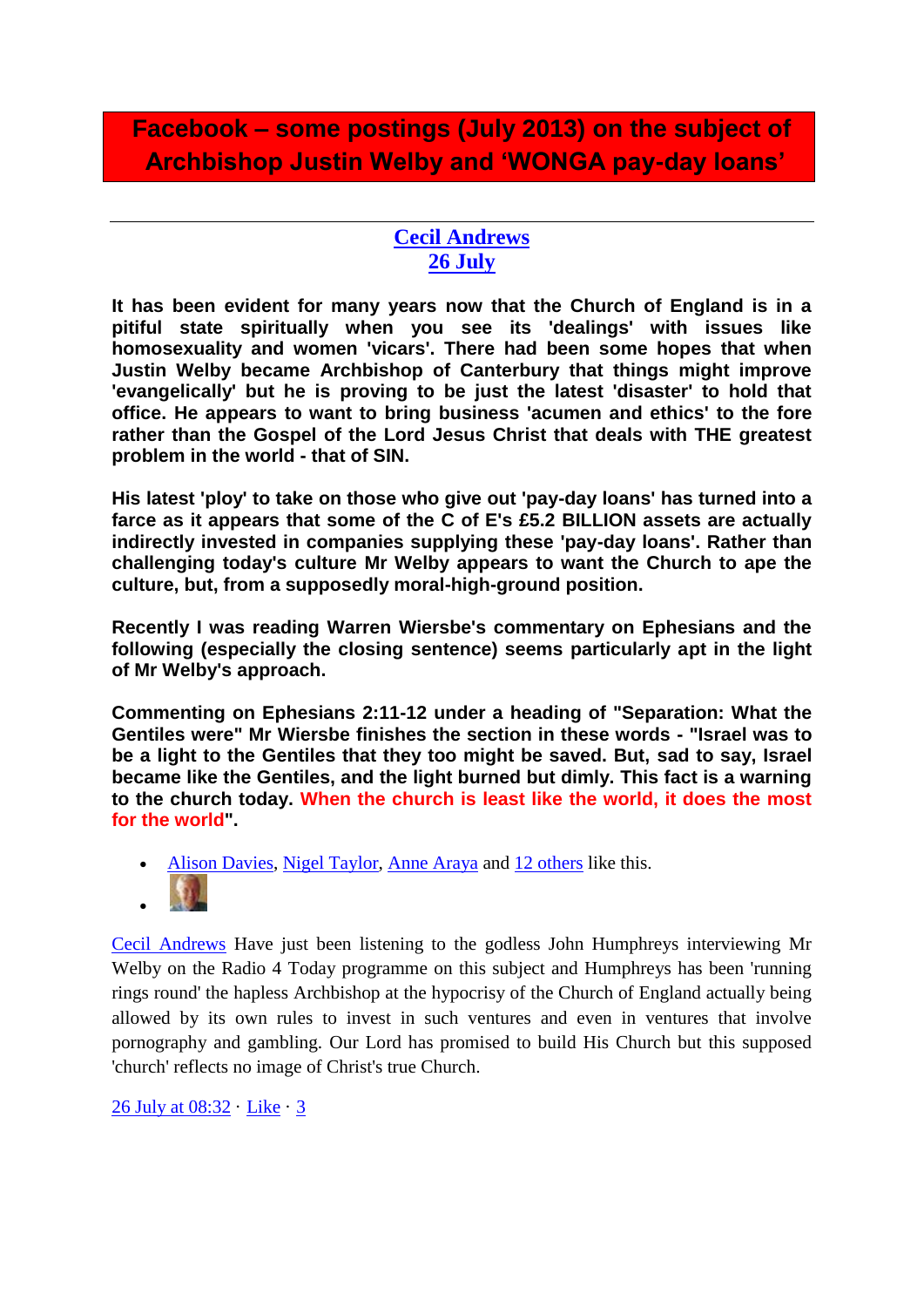

[Sue Richardson](https://www.facebook.com/sue.richardson.5099) Doesn't sound as though the Archbishop has done his homework!

[26 July at 10:33](https://www.facebook.com/cecil.andrews.5/posts/373406462762312?comment_id=1918276&offset=0&total_comments=3) via [mobile](https://www.facebook.com/mobile/) · [Like](https://www.facebook.com/cecil.andrews.5)



[Paul Dowling](https://www.facebook.com/paul.dowling.39982) Yes its not a Church Biblically speaking. I prefer to call it the 'Cult of England'

## **[Cecil Andrews](https://www.facebook.com/cecil.andrews.5?hc_location=timeline) [26 July](https://www.facebook.com/cecil.andrews.5/posts/373476129422012)**

**The Archbishop of Canterbury, Justin Welby's venture into the world of 'payday loans' has been 'manna from heaven' for the likes of the anti-Christian BBC as has just been seen on their BBC One o'clock news coverage - they are having a field day at Mr Welby's embarrassment over this issue.**

**Seeing 'the Church' trying to involve itself so directly in this matter has reminded me of a brilliant quote that I have used on quite a number of occasions and it is always worth repeating when 'ecclesiastical social dogooders' seek to portray 'the Church' as being called to be champions for change on social issues. These are the details of that quote –**

**Loraine Boettner in his classic book "Roman Catholicism" wrote on pages 30- 31 under a sub-heading of "The Church in Politics" –**

**"She must not allow herself to be used as a pressure group for the securing of certain rights and temporal benefits for men, nor to pressure the state for reform measures even though such reforms may be needed and desirable from the Christian viewpoint. Christians as individuals are indeed to work for whatever reforms may be needed but the Church is not to do so in her corporate capacity. Such action on the part of the Church almost invariably will detract from her primary mission of the proclamation of The Gospel and ministering to the spiritual needs of men and will tend to give people a wrong conception as to what her mission really is".**

- [Oscar Berean Garcia,](https://www.facebook.com/oscar.reaper) [Daniel Francuz,](https://www.facebook.com/daniel.francuz.90) [Stephen Currie](https://www.facebook.com/stephen.currie.315) and [9 others](https://www.facebook.com/browse/likes?id=373476129422012) like this.
- $\bullet$

[Anne Araya](https://www.facebook.com/anne.araya.75) Thank you, Cecil. This helps to clarify things for me. When I was a Roman Catholic I was often following social justice initiatives and yet feeling something was wrong. The Gospel was neglected and the poor were given worldly bread not the Word of God.

[26 July at 15:20](https://www.facebook.com/cecil.andrews.5/posts/373476129422012?comment_id=1918746&offset=0&total_comments=3) · [Unlike](https://www.facebook.com/cecil.andrews.5) · [1](https://www.facebook.com/browse/likes?id=373518026084489)